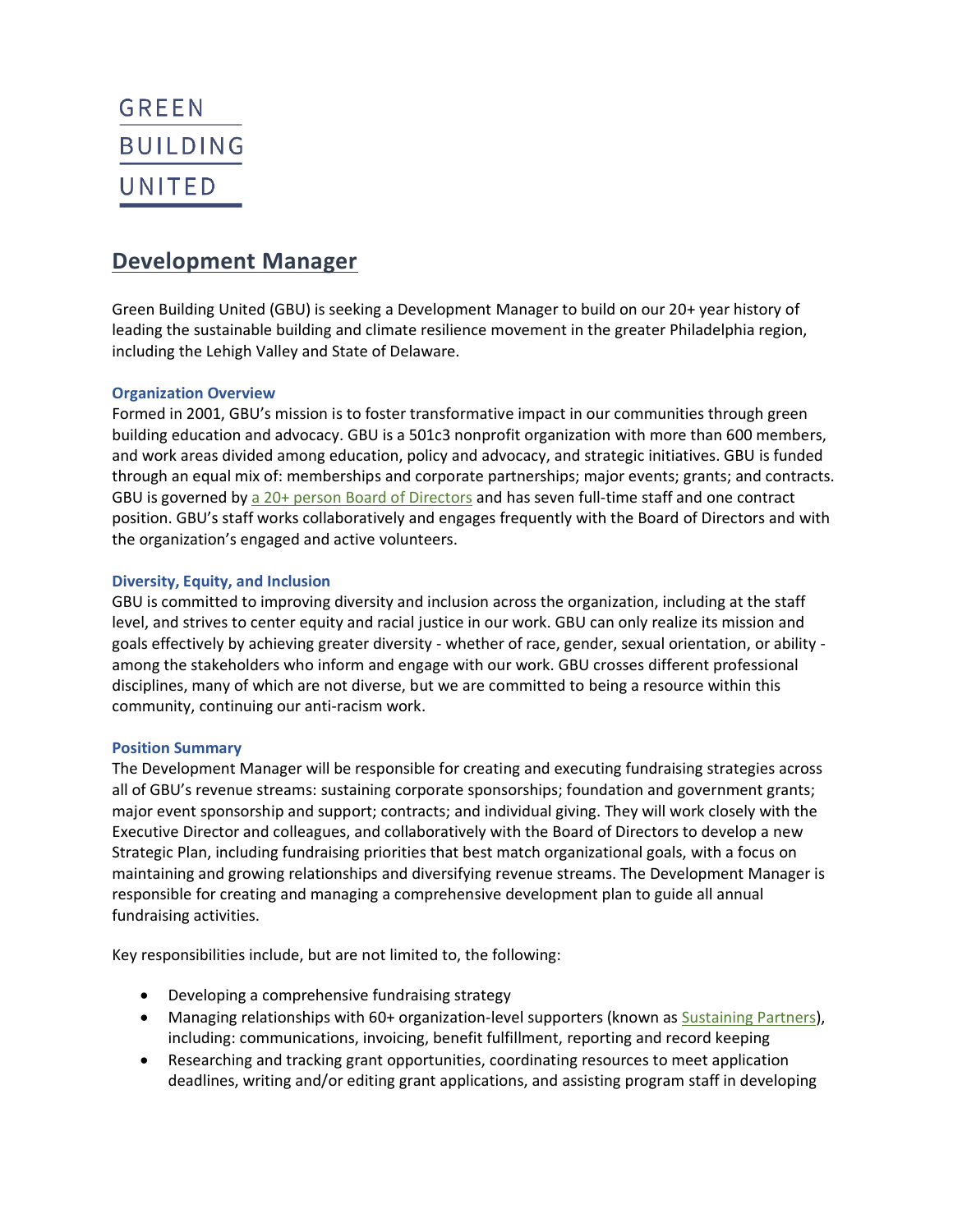project narratives, tracking metrics and meeting grant goals, and promoting accomplishments to funder audiences.

- Leading planning and logistics for individual giving and major events, with staff and Board support, including: goal-setting, steering committee management, fundraising, and logistics
- Prospecting and cultivating new and existing donors, including: overseeing daily donation processing from individuals, including corporate employee donation programs and managing all required reporting and record-keeping
- Working with the Education and Engagement Manager to build membership and individual giving to: plan and implement membership campaign to recruit new, maintain existing, and recapture past members.
- Create and maintain communications strategies in collaboration with GBU staff including storytelling/narrative building and fundraising campaigns

### **Qualifications**

Ideal candidates for this position will share a commitment to sustainability and green building practices and will bring a variety of experiences and attributes to GBU, including:

- Postsecondary degree and 5-10 years of experience in development
- Experience in nonprofit fundraising (funders, sponsors, individual giving) with demonstrated success
- Deep knowledge of grant writing, administration, and funder relations
- Experience with fundraising research tools and prospect/grant research
- Mastery of Microsoft Office Suite products
- Experience with, or ability to learn, Adobe Creative Suite
- Experience with database management
- *Preferred:* Familiarity with sustainability and climate policy, as well as sustainable building certification programs such as LEED, Living Building Challenge, and Passive House

#### **Skills and Abilities**

- Excellent written and verbal communications skills
- Creativity and enthusiasm
- Strong attention to detail and deadlines
- Ability to work independently and in collaboration with staff, Board, and other volunteer stakeholders
- Excellent problem solver
- Excitement for GBU's mission
- *Preferred:* Experience with CiviCRM, website management, e-newsletters, social media

GBU's office is in Center City Philadelphia. GBU promotes a healthy work-life balance by maintaining flexible schedules for all staff. Ability to work outside of regular business hours for events, and for occasional day travel to areas throughout our region, including the Lehigh Valley and the State of Delaware, is required (personal car not required). Residency in the region, or ability to commute, is required.

#### **Compensation and Benefits**